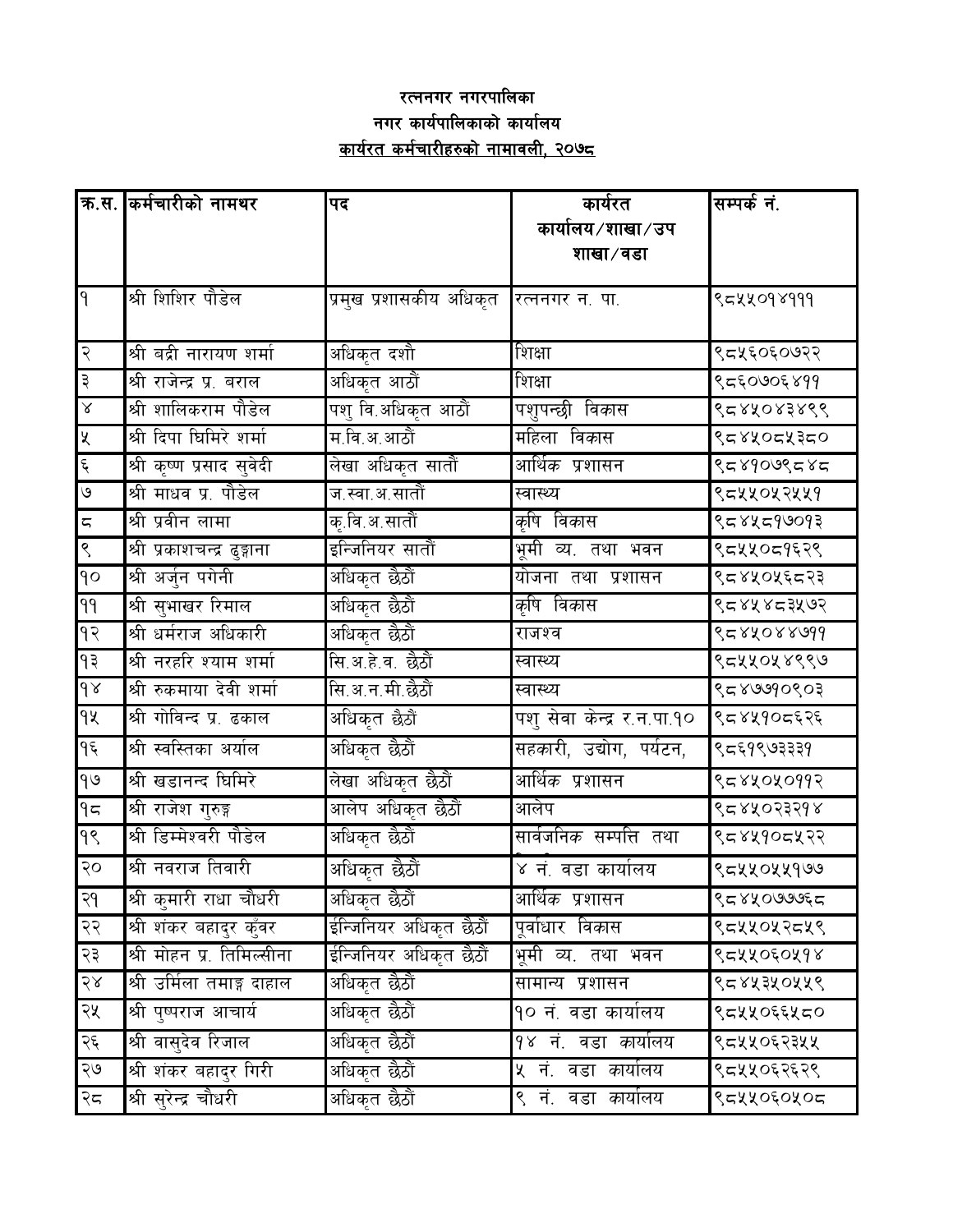| २९                     | श्री पदमराज सापकोटा             | अधिकृत छैठौं                   | ७ नं. वडा <i>का</i> र्यालय                | १८४५०४३३१८         |
|------------------------|---------------------------------|--------------------------------|-------------------------------------------|--------------------|
| ३०                     | श्री रुप बहादुर पण्डित क्षेत्री | अधिकृत छैठौं                   | १५ नं. वडा <i>का</i> र्यालय               | ९८४५०४३६३२         |
| ३१                     | श्री रमेश लाल ताम्राकार         | अधिकृत छैठौं                   | ६ नं. वडा <i>का</i> र्यालय                | ९८५५०८२३१६         |
| ३२                     | <u>श्री नमेश गु</u> रुङ्ग       | ईन्जिनियर                      | पूर्वाधार वि <i>का</i> स                  | ९८४५६३३४९५         |
| ३३                     | श्री पंकज गिरी                  | ईन्जिनियर                      | पूर्वाधार वि <i>का</i> स                  | ९८४१६५००५६         |
| $\frac{3}{x}$          | श्री विश्वास श्रेष्ठ            | कार्यक्रम अधिकृत               | वन, वातावरण, विपद<br>व्यवस्थापन           | 8588680658         |
| ३५                     | श्री चन्द्रकला वसेल             | रोजगार संयोजक,<br>अधिकृत छैठौं | प्रधानमन्त्री रोजगार<br><i>का</i> र्यक्रम | ९८४५६२०९७३         |
| ३६                     | श्री सीता खनाल                  | म.वि.निरिक्षक पाचौं            | सहकारी, उद्योग, पर्यटन,                   | १८४५२१३०३७         |
| ३७                     | श्री सीता पौडेल अर्याल          | प.से.प्रा. पाचौं               | पशु पन्छी विकास                           | ९८४५०२६८०१         |
| ३८                     | श्री संघर्ष राज खनाल            | सहायक पाचौं                    | <u>योजना</u> अनुगमन                       | १८४५१२९०४८         |
| ३९                     | श्री रन्जना पौडेल               | मविनि पाचौं                    | <u>महिला तथा बालबालिका</u>                | <u>९८४४२</u> ०५४३३ |
| $80^{\circ}$           | श्री देव प्रसाद पौडेल           | सहायक पाचौं                    | <u>गे.स.स. समन्वय</u>                     | ९८४५४०७९२७         |
| $\gamma$               | श्री जयन्ति देवी रानाभाट        | समविनि पाचौ                    | महिला तथा बालबालिका                       | ९८४६०८८९१९         |
| 85                     | श्री रमा माया रेग्मी            | सहायक पाचौं                    | सूचना प्रविधी                             | ९८४६५८३८५२         |
| x3                     | श्री सुकुमाया श्रीमल            | सव ईन्जिनियर पाचौं             | <u>भूमी व्य.त</u> था भवन                  | ८८४४ ४७१४००        |
| 88                     | श्री रन्जित महतो                | सव ईन्जिनियर पाचौं             | पूर्वाधार विकास                           | ९८४५९२८२९०         |
| 8X                     | श्री प्रमिला शर्मा              | सहायक पाचौं                    | सहकारी, उद्योग, पर्यटन,                   | १८४१९१४६०४         |
| $x \xi$                | श्री सविता क्षेत्री श्रेष्ठ     | सव ईन्जिनियर पाचौं             | <u>पूर्वाधार विकास</u>                    | ९८६५०२५८६६         |
| $80^{\circ}$           | श्री चन्द्रमणी आचार्य           | सहायक पाचौं                    | वडा सचिव, ३ नं. वडा<br>कार्यालय           | ९८५५०६६३८९         |
| 85                     | श्री शिव प्रसाद लामिछाने        | सहायक पाचौं                    | वडा सचिव, १६ नं. वडा<br>कार्यालय          | १८४५०७००९८         |
| ४९                     | श्री केशव राज शर्मा             | सहायक पाचौं                    | वडा सचिव, २ नं. वडा<br>कार्यालय           | १८४५०३७००२         |
| ५०                     | श्री लिलानाथ अर्याल             | सहायक पाचौं                    | वडा सचिव, ११ नं. वडा<br>कार्यालय          | <i>SERKORRSEO</i>  |
| ५१                     | श्री खगनाथ पराजुली              | सहायक पाचौं                    | वडा सचिव, ८ नं. वडा<br>कार्यालय           | ९८५५०६२२४४         |
| ५२                     | श्री सूर्य प्रसाद ढुंगाना       | सहायक पाचौं                    | वडा सचिव, १ नं. वडा<br>कार्यालय           | ९८५५०६२५९४         |
| ५३                     | श्री गोपाल प्रसाद भट्टराई       | सहायक पाचौं                    | वडा सचिव, १३ नं. वडा<br>कार्यालय          | १८४५०४३५७८         |
| $\tilde{\mathsf{X}}$ & | श्री प्रिंका थापा               | कानुनी सहजकर्ता                | <i>का</i> नून तथा न्याय                   | ९८४५९६४४९४         |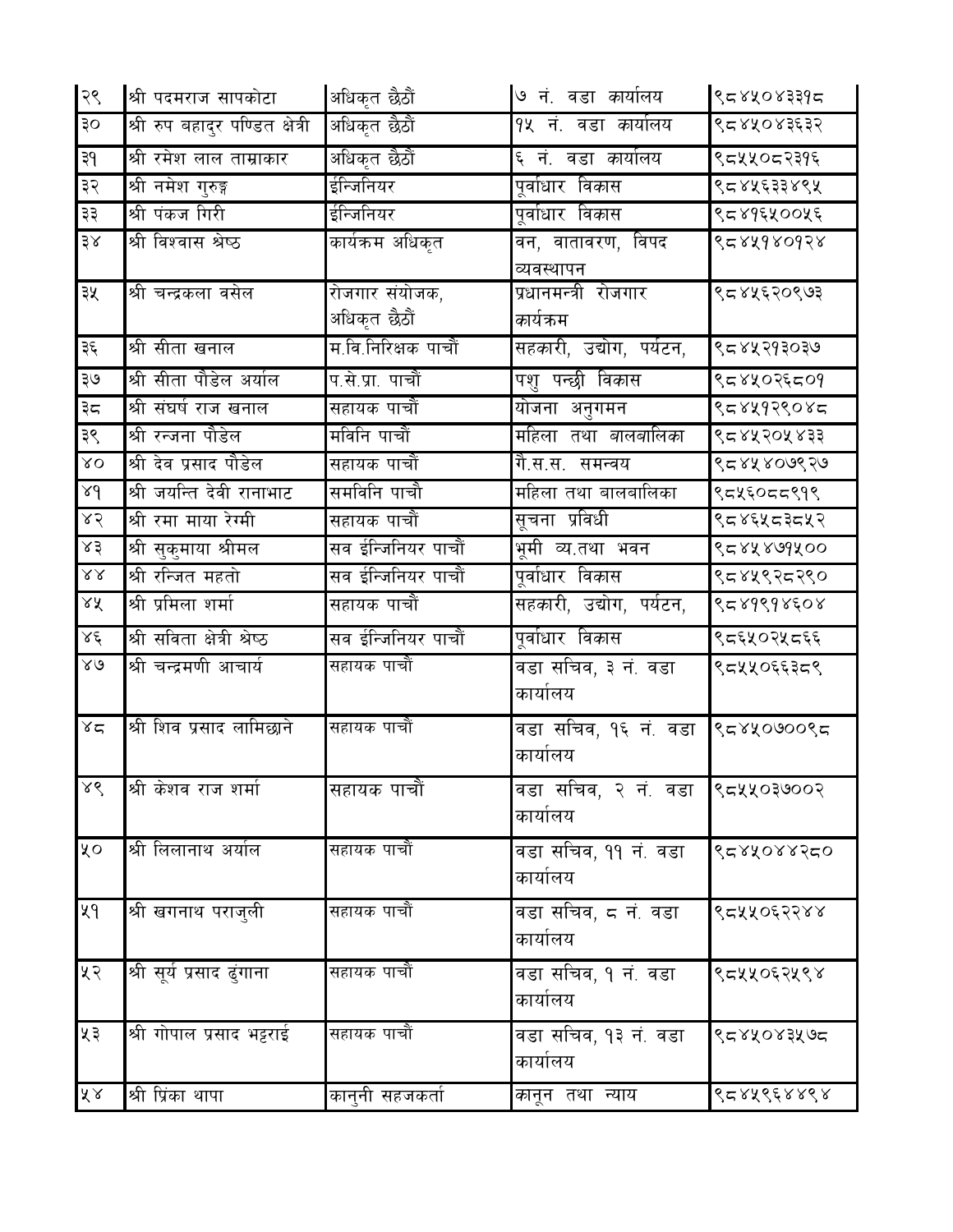| ५५                   | श्री प्रकाश मण्डल                                    | सव ईन्जिनियर           | प्राविधि <i>क</i> शाखा            | १८६५००५४१३  |
|----------------------|------------------------------------------------------|------------------------|-----------------------------------|-------------|
| ५६                   | श्री सुनिल प्रसाद सिंखडा                             | .<br>एमआईएस अपरेटर     | 99 नं. वडा <i>का</i> र्यालय       | ९८४५१०६१४२  |
| पू७                  | श्री रोजिना श्रेष्ठ                                  | एमआईएस अपरेटर          | सा.सु.तथा पंजी <i>क</i> रण        | ९८४०८००४२   |
| ५ $\epsilon$         | श्री राम प्र.वस्ताकोटी                               | सहायक चौथो             | सा.सु.तथा पंजीकरण                 | ९८४१६५१२०८  |
| ५९                   | श्री देवानन्द शर्मा                                  | सहायक चौथो             | राजश्व                            | ९८५५०५०००२  |
| $\epsilon$ o         | श्री बासुदेव खनाल                                    | ना प्रा.स.चौथो         | <i>कृ</i> षि विकास                | १८२४८०८४८२६ |
| ξ۹                   | श्री महेश सुवेदी                                     | सहायक चौथो             | वडा सचिव, १२ नं.वडा               | १८४४२७४४२४  |
| $\epsilon$           | श्री गोविन्द प्र. लम्साल                             | ना.प.से.प्रा.चौथो      | पशु सेवा केन्द्र र.न.पा.          | ९८४५३९६२०९  |
| $\xi$ $\xi$          | श्री सुन्दर बस्नेत                                   | ना.प.से.प्रा.चौथो      | पशु सेवा केन्द्र र.न.पा.          | १८६४०००००३  |
| $\xi \chi$           | श्री अशोक भुषाल                                      | सहायक कम्प्यूटर अपरेटर | आलेप                              | ९८५५०६०५२९  |
| ६५                   | श्री राजु सुवेदी                                     | सहायक कम्प्यूटर अपरेटर | ६ नं. वडा कार्यालय                | ०५६५६२४८९   |
| $\xi \xi$            | श्री विजय बस्नेत                                     | साईट सपरभाईजर          | भूमी व्य.तथा भवन                  | १८४५०४९५००  |
| ६७                   | श्री अनिषा पाण्डे                                    | सहायक चौथो             | <u>यो</u> जना अनुगमनन             | ९८४५०२६८०३  |
| $\xi$                | श्री रुद्र प्रसाद आचार्य                             | सहायक चौथो             | <u>योजना</u> अनुगमनन              | 8584999808  |
| ६९                   | श्री अमृता चौधरी                                     | सहायक चौथो             | जिन्सी                            | ९८०७२८९१९६  |
| $\infty$             | श्री यूवराज काफ्ले                                   | सहायक चौथो             | राजश्व                            | ८८४४४३११२१  |
| ७१                   | श्री कृष्ण बहादुर मगर                                | अमिन चौथो              | भूमी व्य.तथा भवन                  | ९८४४०५३२७७  |
| ५२                   | श्री अनिता पोखरेल                                    | सहायक कम्प्यूटर अपरेटर | १ नं. वडा कार्यालय                | ९८४५२१७८९२  |
| ६९                   | श्री सन्तोष दुवाडी                                   | सहायक कम्प्यूटर अपरेटर | २ नं. वडा कार्यालय                | ९८४५३१९९२२  |
| $\delta$             | श्री दुर्गा देवी गौतम पराजुली सहायक कम्प्यूटर अपरेटर |                        | ४ नं. वडा कार्यालय                | ९८४५२४३१९३  |
| ७५                   | सहायक कम्प्यूटर अपरेटर                               | श्री अस्मिता लामिछाने  | ७ नं. वडा कार्यालय                | ९८४१२२७४७७  |
| ७६                   | श्री रोजी चौधरी                                      | सहायक कम्प्यूटर अपरेटर | ८ नं. वडा कार्यालय                | १८०७२४०४६५  |
| ٯٯ                   | श्री उज्जवल देवकोटा                                  | सहायक कम्प्यूटर अपरेटर | ९ नं. वडा कार्यालय                | १८४५८५६१४८  |
| ಅದ                   | श्री सुमन चौधरी                                      | सहायक कम्प्यूटर अपरेटर | १० नं. वडा कार्यालय               | ९८४५३६८९३४  |
| ७९                   | श्री तमन्ना घिसिङ्ग                                  | सहायक कम्प्यूटर अपरेटर | १२ नं. वडा कार्यालय               | ९८४५९२४२७६  |
| $\sqrt{2}$           | श्री सुजिना भुजेल                                    | सहायक कम्प्यूटर अपरेटर | १३ नं. वडा कार्यालय               | ९८०९२४०१२५  |
| م 9                  | श्री शक्तिराज बुढाथोकी                               | सहायक कम्प्यूटर अपरेटर | १४ नं. वडा कार्यालय               | १८४३६०५०८३  |
| 55                   | श्री सन्तोष थापा                                     | सहायक कम्प्यूटर अपरेटर | १५ नं. वडा कार्यालय               | १८४४०३१४१७  |
| 57                   | श्री दिवस घिमिरे                                     | सहायक कम्प्यूटर अपरेटर | १६ नं. वडा कार्यालय               | ९८४५१७३६९०  |
| $\approx$            | श्री मिना धिताल                                      | सहायक कम्प्यूटर अपरेटर | दर्ता चलानी इकाई                  | 9048875     |
| 52                   | श्री सरस्वती शर्मा                                   | उद्यम विकास सहजकर्ता   | मेडपा <i>का</i> र्यक्रम           | ९८४७६४५६८३  |
| $\overline{\zeta}$ پ | श्री सृजना क्षेत्री                                  | उद्यम विकास सहजकर्ता   | मेडपा <i>का</i> र्यकम             | ९८४५५६४१००  |
| $\epsilon$           | श्री पदम बहादुर राना                                 | अमिन                   | सु <i>क्</i> म्वासी समस्या समाधान | ९८६८३६९५५५  |
| 55                   | श्री निराजन शाही                                     | अमिन                   | सु <i>क्</i> म्वासी समस्या समाधान | १८४८९०८५५०  |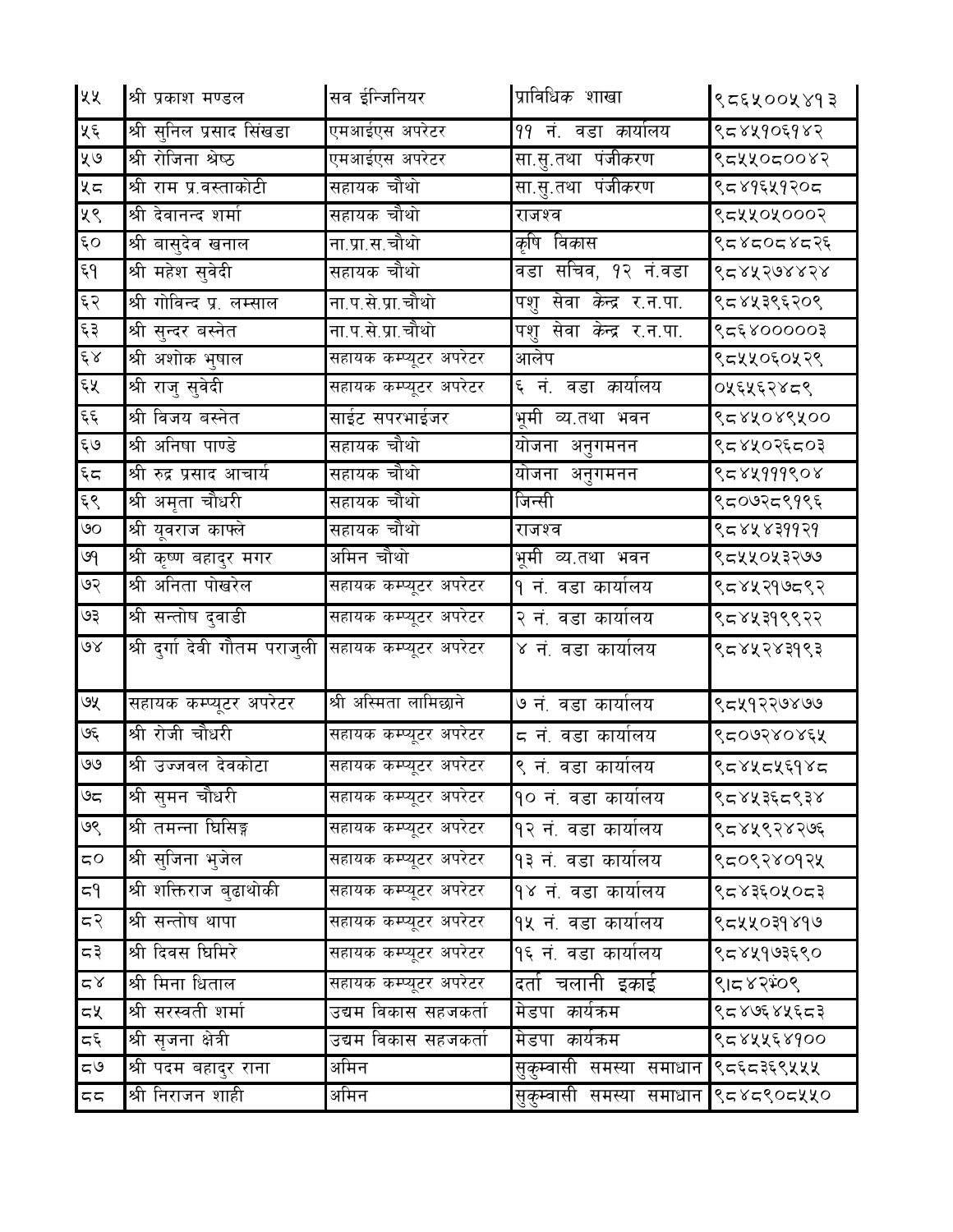| 55                   | श्री राजेन्द्र कुमार श्रेष्ठ  | सवारी चालक             | नगर प्रमुख <i>को</i> गाडी                                    | ९८५५०८०१८१ |
|----------------------|-------------------------------|------------------------|--------------------------------------------------------------|------------|
| ९०                   | श्री आस बहादुर तमाङ्ग         | का.सहयोगी              | पशु पन्छी विकास                                              | ९८४५०९२०४५ |
| ९१                   | श्री सम्सेर ब. कुमाल          | का.सहयोगी              | प्र.प्र.अ <i>. कार्यक</i> क्ष                                | ९८४५२७१८३३ |
| ९२                   | <u>श्री</u> राजेन्द्र महतो    | कार्यालय सहयोगी        | ९ नं. वडा कार्यालय                                           | ९८४५१०९६४९ |
| ९३                   | श्री आशा देवी गौतम            | कार्यालय सहयोगी        | नगर प्रमुख <i>कार्यक</i> क्ष                                 | १८४५१४४९४  |
| $\frac{1}{\sqrt{2}}$ | श्री विनोद कुमाल              | ईलेक्ट्रीसियन          | वडा नं. ८ देखि १६ नं.<br>वडामा विजूली सम्बन्धी काम           | ९८४५०६३३८२ |
| ९५                   | श्री हिमाल खड्का              | नगर प्रहरी ईन्चार्ज    | <i>ब</i> जार व्यवस्थापन,<br><i>का</i> र्या <u>लय सुरक्षा</u> | ९८४५०६६२७० |
| ९६                   | श्री उदय ब. भुजेल             | सवारी चालक             | प.प्र.अ.को गाडी संचालन                                       | १८४५०४८२६१ |
| ९७                   | श्री डोलनाथ घिमिरे            | नगर प्रहरी             | <i>ब</i> जार व्यवस्थापन,<br><i>का</i> र्यालय सुरक्षा         | ९८४५३९१२८६ |
| ९ $5$                | श्री अम्विका गौतम लम्साल      | सहायक कम्प्यूटर अपरेटर | शिक्षा                                                       | ९८४५१५५८११ |
| ९९                   | श्री वैकुण्ठ प्र.रिजाल        | रोलर अपरेटर            | रोलर संचालन                                                  | ९८६६१२६४४४ |
| qoo                  | श्री सन्तोष घिमिरे            | लोडर अपरेटर            | लोडर संचालन                                                  | ९८४०१३६६८३ |
| $\rho \circ \rho$    | श्री कुमार सार्की             | सवारी चालक             | उप प्रमुखको गाडी                                             | ८८४४७७१३०४ |
| १०२                  | श्री सूर्य कुमार महतो         | सवारी चालक             | एम्वुलेन्स संचालन                                            | १८०७२१५१७४ |
| 50P                  | श्री लोकबहादुर वि.क.          | न.प्र.हवल्दार          | <mark>बजार व्यवस्थापन,</mark><br><i>का</i> र्यालय सुरक्षा    | ९८४१८७०२१७ |
| $\delta$             | श्री क्षेत्र बहादुर गुरुङ्ग   | नगर प्रहरी             | <i>ब</i> जार व्यवस्थापन,<br><i>का</i> र्यालय सुरक्षा         | ९८४५१४२२८९ |
| goy                  | श्री पुजा वि.क.               | नगर प्रहरी             | <i>ब</i> जार व्यवस्थापन,<br><i>का</i> र्यालय <u>_सुरक्षा</u> | ९८२२५७१७६१ |
| १०६                  | श्री रोशन चौधरी               | नगर प्रहरी             | <i>ब</i> जार व्यवस्थापन,<br><i>का</i> र् <u>यालय सुरक्षा</u> | ९८०७२८१८८२ |
| १०७                  | ∥श्री खम्वबहाद्र बस्नेत       | नगर प्रहरी             | <i>ब</i> जार व्यवस्थापन,<br><i>का</i> र्यालय सुरक्षा         | ९८६५२५८६७१ |
| 905                  | श्री क् <b>मार पौडेल</b>      | नगर प्रहरी             | बजार व्यवस्थापन,<br><i>का</i> र्यालय सुरक्षा                 | ९८४५२७३२४० |
| 909                  | श्री हरिवंश अधिकारी           | का सहयोगी              | भूमी व्य.तथा भवन                                             | ९८४५१२०६०३ |
| 990                  | श्री रामकुमार सिङताङ          | का सहयोगी              | राजश्व                                                       | ९८४५५९११११ |
| 999                  | <mark>श्री रामशरण महतो</mark> | ईलेक्ट्रीसियन          | वडा नं. १ देखि ९ नं.<br>वडामा विजूली सम्बन्धी काम            | ९८४५३२३६९६ |
| ११२                  | श्री भेषराज काफ्ले            | कार्यालय सहयोगी        | ८ नं. वडा कार्यालय                                           | ९८४५१४६९४९ |
| 993                  | श्री छत्रनाथ शर्मा            | कार्यालय सहयोगी        | ६ नं. वडा कार्यालय                                           | १८४४०७३५९९ |
| $d d \lambda$        | श्री चन्द्र बहादुर बि.क.      | कार्यालय सहयोगी        | ४ नं. वडा कार्यालय                                           | ९८४५३२३२२५ |
| 99 4                 | श्री सुनिल दुलाल              | ईलेक्ट्रीसियन          | वडा नं. ८ देखि १६ नं.<br>वडामा विजूली सम्बन्धी काम           | ९८४६२२१८९९ |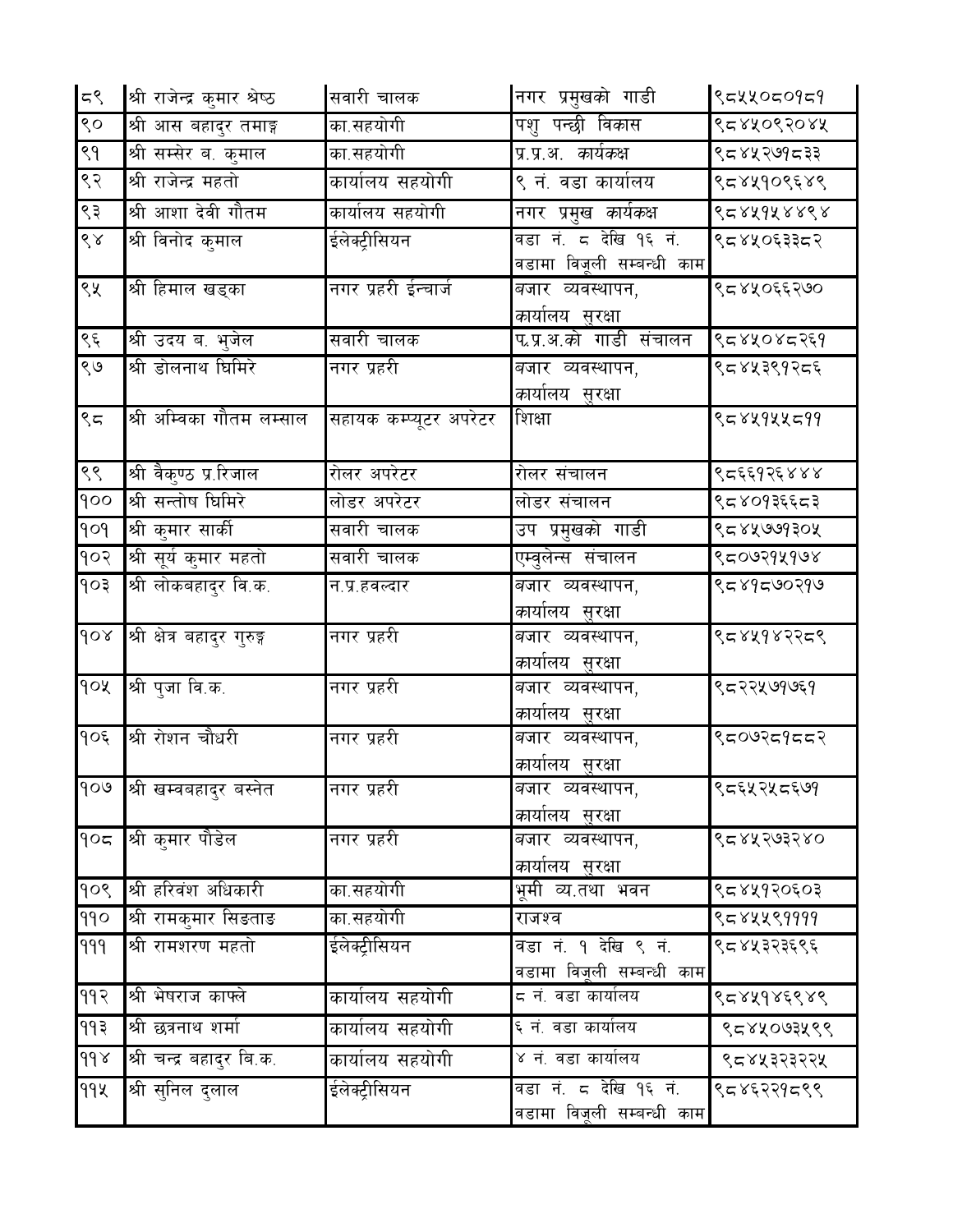| ११६                    | श्री दिपेन्द्र जंग थापा              | ईलेक्ट्रीसियन       | वडा नं. १ देखि ९ नं.<br>वडामा विजूली सम्बन्धी काम | 8588088095               |
|------------------------|--------------------------------------|---------------------|---------------------------------------------------|--------------------------|
| ११७                    | श्री सूर्यबहादुर मुक्तान             | सवारी चालक          | सरसफाईको गाडी संचालन ९८४३९१००११                   |                          |
| 995                    | श्री राकेश नेपाली                    | का सहयोगी           | आर्थि <i>क</i> प्रशासन                            | ९८४५८३२२४९               |
| 999                    | श्री सुनिता लामा                     | का सहयोगी           | शिक्षा, स्वास्थ्य, महिला                          | <mark>९८२</mark> ५२१३८२३ |
| १२०                    | श्री तारा पन्त                       | कार्यालय सहयोगी     | १३ नं. वडा कार्यालय                               | ९८४५९०८२९४               |
| 939                    | <mark>स्र</mark> ी कमल प्रसाद दुवाडी | का सहयोगी           | ३ नं. वडा <i>का</i> र्यालय                        | ९८१३९१३५०९               |
| १२२                    | श्री हिरा ढकाल                       | कार्यालय सहयोगी     | १४ नं. वडा कार्यालय                               | ९८४५५२२७९०               |
| १२३                    | श्री शान्ता धिमिरे                   | कार्यालय सहयोगी     | ११ नं. वडा कार्यालय                               | ९८४५३५०६०९               |
| $\delta$               | श्री मिन कुमारी गुरुङ्ग              | का.सहयोगी           | सामान्य प्रशासन                                   | ९८४५६४५१८७               |
| १२५                    | श्री मिरा देवकोटा पौडेल              | कार्यालय सहयोगी     | १ नं. वडा कार्यालय                                | १८२५१८७८८४               |
| १२६                    | श्री रञ्जना काफ्ले                   | कार्यालय सहयोगी     | ४ नं. वडा कार्यालय                                | ९८६५२०६७८८               |
| १२७                    | श्री सन्जय मार्भा                    | कार्यालय सहयोगी     | ७ नं. वडा कार्यालय                                | ९८२५२३६१४३               |
| १२८                    | श्री मञ्जु आचार्य                    | कार्यालय सहयोगी     | १० नं. वडा कार्यालय                               | ९८४५५४६२१८               |
| १२९                    | श्री रमा देवी चापागाई                | कार्यालय सहयोगी     | १२ नं. वडा कार्यालय                               | १८४५६८४७५०               |
| ogp                    | श्री संदेश तिमिल्सिना                | कार्यालय सहयोगी     | १४ नं. वडा कार्यालय                               | ९८४५९०२८४२               |
| P5P                    | श्री बिरजन सिं तमाङ्ग                | कार्यालय सहयोगी     | भूमी व्य.तथा भवन                                  | ९द६५२०२०६द               |
| 932                    | श्री भिमबहादुर लामा                  | कार्यालय सहयोगी     | ढल तथा अन्य                                       | ९८६९८९२६५२               |
| $55P$                  | श्री मोहन प्रसाद गजुरेल              | कार्यालय सहयोगी     | २ नं. वडा कार्यालय                                | ९८५४०७०१७१               |
| $\delta$               | श्री बीर बहादुर सार्की               | सरसफाईकर्मी         | ढल तथा अन्य                                       | ९८०४१३६७६४               |
| 93%                    | श्री बुधना महतो                      | सरसफाईकर्मी         | ढल तथा अन्य                                       | ९८४५४४५९६३               |
| 955                    | श्री सावित्री बस्नेत                 | सरसफाईकर्मी         | पुरानो भवन भुईतला                                 | ९८२५२३६२६१               |
| 930                    | श्री राजन मली                        | सरसफाईकर्मी         | नया भवन सरसफाई                                    | ८८४५३४३०३४               |
| १३ $\overline{\sigma}$ | श्री कोशिला मली                      | सरसफाईकर्मी         | नया भवन सरसफाई                                    | १८४५३४३०३४               |
| १३९                    | श्री भक्तु दर <del>े</del>           | सरसफाईकर्मी         | ढल तथा अन्य                                       | ९८६५०१०६१६               |
| $\delta$               | श्री गोमा देवी घर्ती                 | सरसफाईकर्मी         | २ नं. वडा कार्यालय                                | ०५६-५६०५११               |
| $d\lambda d$           | श्री जगदीश राउत डोम                  | सरसफाईकर्मी         | ५ नं. वडा कार्यालय                                | १८४५४८४३३८               |
| $\delta$               | श्री छविलाल राउत मली                 | सरसफाईकर्मी         | ३ नं. वडा कार्यालय                                | १८७५२८२७४१               |
| 983                    | श्री चिजमाया दमै                     | सरसफाईकर्मी         | पुरानो भवन माथिलो<br>तला, <i>का</i> र्यालय परिसर  | ९८४५४१५६३७               |
|                        | <u>स्वास्थ्य सेवातर्फ</u>            |                     |                                                   |                          |
| 888                    | श्री नवराज पौडेल                     | सि.अ.हे.ब.अ.(छेठौं) | पंचकन्या स्वास्थ्य चौकी                           | ९८५५०५२२४९               |
| १४५                    | श्री अम्बिका पौडेल                   | सि.अ.न.मी.अ.(छेठों) | पंचकन्या स्वास्थ्य चौकी                           | ९८४५११४०२६               |
| १४६                    | श्री विदुर वास्तकोटी                 | सि.अ.हे.ब.अ.(छेठौं) | पिठ्वा स्वास्थ्य चौकी                             | १८४२०८१८४४               |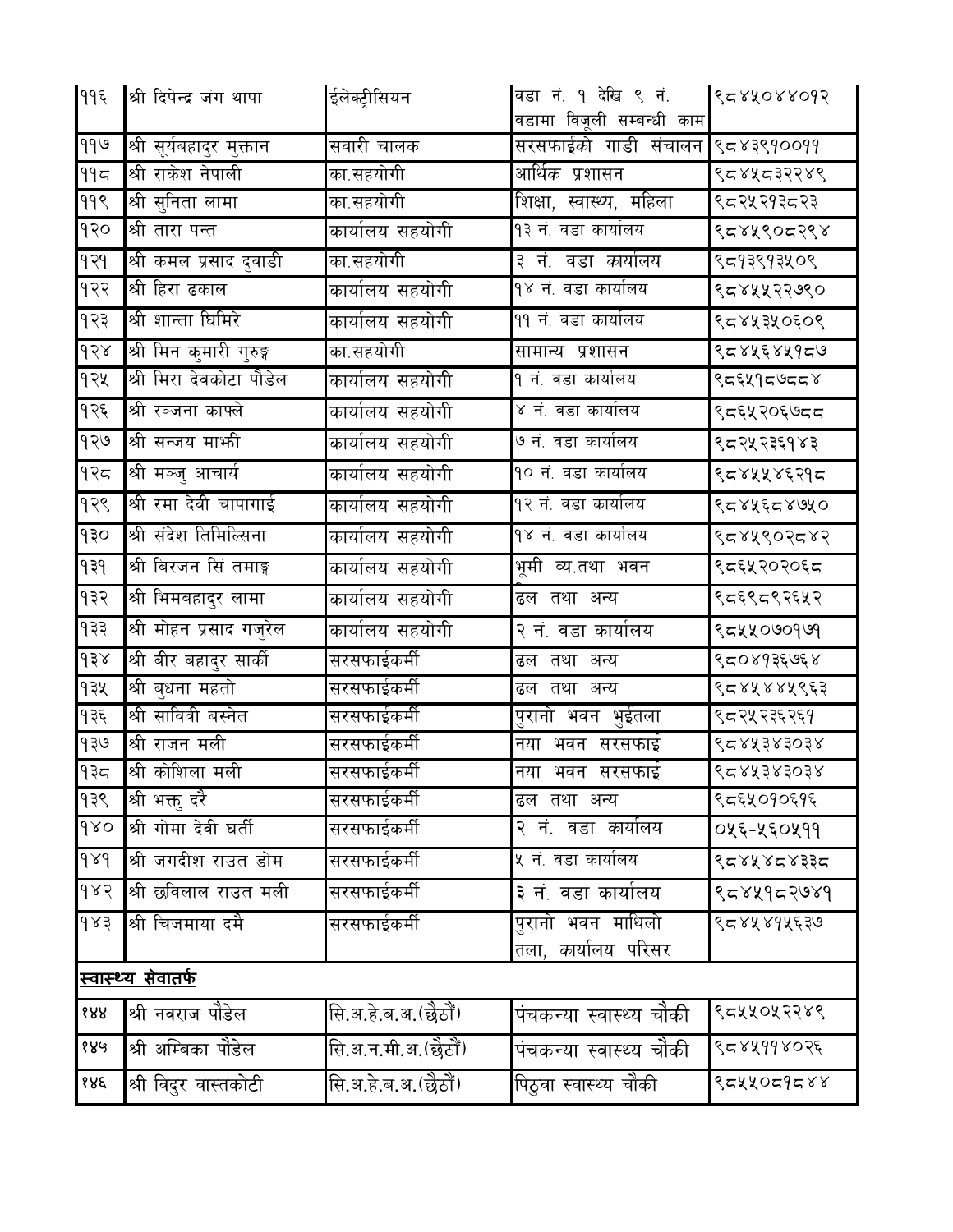| १४७     | श्री केशबाबाबु पौडेल     | सि.अ.हे.ब.अ.(छेठौं)                                       | बछौली स्वास्थ्य चौकी        | १८४५०४९६६२         |
|---------|--------------------------|-----------------------------------------------------------|-----------------------------|--------------------|
| 88८     | श्री कंचन घिमिरे         | हे.अ. पाचौं                                               | पंचकन्या स्वास्थ्य चौकी     | १८२४९४८३५          |
| १४९     | श्री सफल पौडेल           | हे.अ. पाचौं                                               | पंचकन्या स्वास्थ्य चौकी     | १८४५३२०३०६         |
| १५०     | श्री निर्मला गैरे        | हे.अ. पाचौं                                               | पिठुवा स्वास्थ्य चौकी       | ९८०४२६०८२४         |
| १५१     | श्री रोशन श्रेष्ठ        | हे.अ. पाचौं                                               | पिठुवा स्वास्थ्य चौकी       | ९द६०३२५द६०         |
| १५२     | श्री गीता रायमाझी        | अ.न.मी. पाचौं                                             | पिठ्वा स्वास्थ्य चौकी       | <u>८८४४०४३३१०</u>  |
| १५३     | श्री दिपेन्द्र वि.क.     | हे.अ. पाचौं                                               | बछौली स्वास्थ्य चौकी        | ९८४४०३१०११         |
| १५४     | श्री अम्बिका रिजाल खनाल  | हे.अ. पाचौं                                               | बछौली स्वास्थ्य चौकी        | ९८४५१०२१२७         |
| १५५     | श्री संतोष कुमार राय     | अ.न.मी. पाचौं                                             | बछौली स्वास्थ्य चौकी        | १८४३१२४६४०         |
| १५६     | श्री भगवति श्रेष्ठ       | अ.न.मि. चौथो                                              | पंचकन्या स्वास्थ्य चौकी     | ९८४५५८१९००         |
| १७७     | श्री निर्दोशी घिमिरे     | अ.न.मि. चौथो                                              | पिठ्वा स्वास्थ्य चौकी       | ९८४४०४९२७७         |
| १५८     | श्री मनिता कार्की        | अ.न.मि. चौथो                                              | बछौली स्वास्थ्य चौकी        | <u>९८४५२३९</u> ४१० |
| १५९     | श्री अन्जना अर्याल       | अ.हे.ब. चौथो                                              | बछौली स्वास्थ्य चौकी        | ९८४५९४८९७७         |
| १६०     | श्री भेष कुमारी न्यौपाने | अ.हे.ब. चौथो                                              | नरकटिया नगर स्वास्थ्य       | १८४५५२०८४४         |
| 959     | श्री अन्जना अर्याल       | अ.हे.ब. चौथो                                              | टरौली नगर स्वास्थ्य केन्द्र | ९८४५९४८९७७         |
| १६२     | श्री लिला थापा           | अ.हे.ब. चौथो                                              | टरौली नगर स्वास्थ्य केन्द्र | ९८४५५६३७३१         |
| $\xi$ 3 |                          | अ.न.मि.(चौथो)                                             | टरौली नगर स्वास्थ्य केन्द्र | ९८४५९५८३५९         |
|         | श्री रोजिना गिरि         |                                                           |                             |                    |
| 858     | श्री सन्देश घिमिरे       | ल्याव टेक्निसियन                                          | रत्ननगर बकुलर अस्पताल       | ९८४५६३८७१          |
| १६५     | श्री रविना प्रजा         | स्टाफ नर्स                                                | रत्ननगर बकुलर अस्पताल       | ९८२४२२८२५५         |
| १६६     | श्री सरोजा पौडेल         | स्टाफ नर्स                                                | रत्ननगर बकुलर अस्पताल       | 6588585886         |
| १६७     | श्री सुस्मिता उप्रेति    | स्टाफ नर्स                                                | रत्ननगर बकुलर अस्पताल       | १८६५०४५१४५         |
| १६८     | श्री रुकू महतो           | ल्याव असिसटेन्ट                                           | रत्ननगर बकुलर अस्पताल       |                    |
| १६९     | श्री निलम गुरुङ्ग        | ल्याव असिस्टेन्ट                                          | रत्ननगर बकुलर अस्पताल       | ९८१८८७११५५         |
| १७०     | श्री सुस्मिता पाण्डे     | अ.न.मि.                                                   | रत्ननगर बकुलर अस्पताल       |                    |
| १७१     | श्री देवकी रिजाल         | अ.न.मि.                                                   | रत्ननगर बकुलर अस्पताल       | ९८४५०३११०८         |
| १७२     | श्री निषा तामाङ्ग        | सहायक कम्प्यूटर अपरेटर <mark>रत्ननगर बकुलर अस्पताल</mark> |                             | ९८६६११७२४०         |